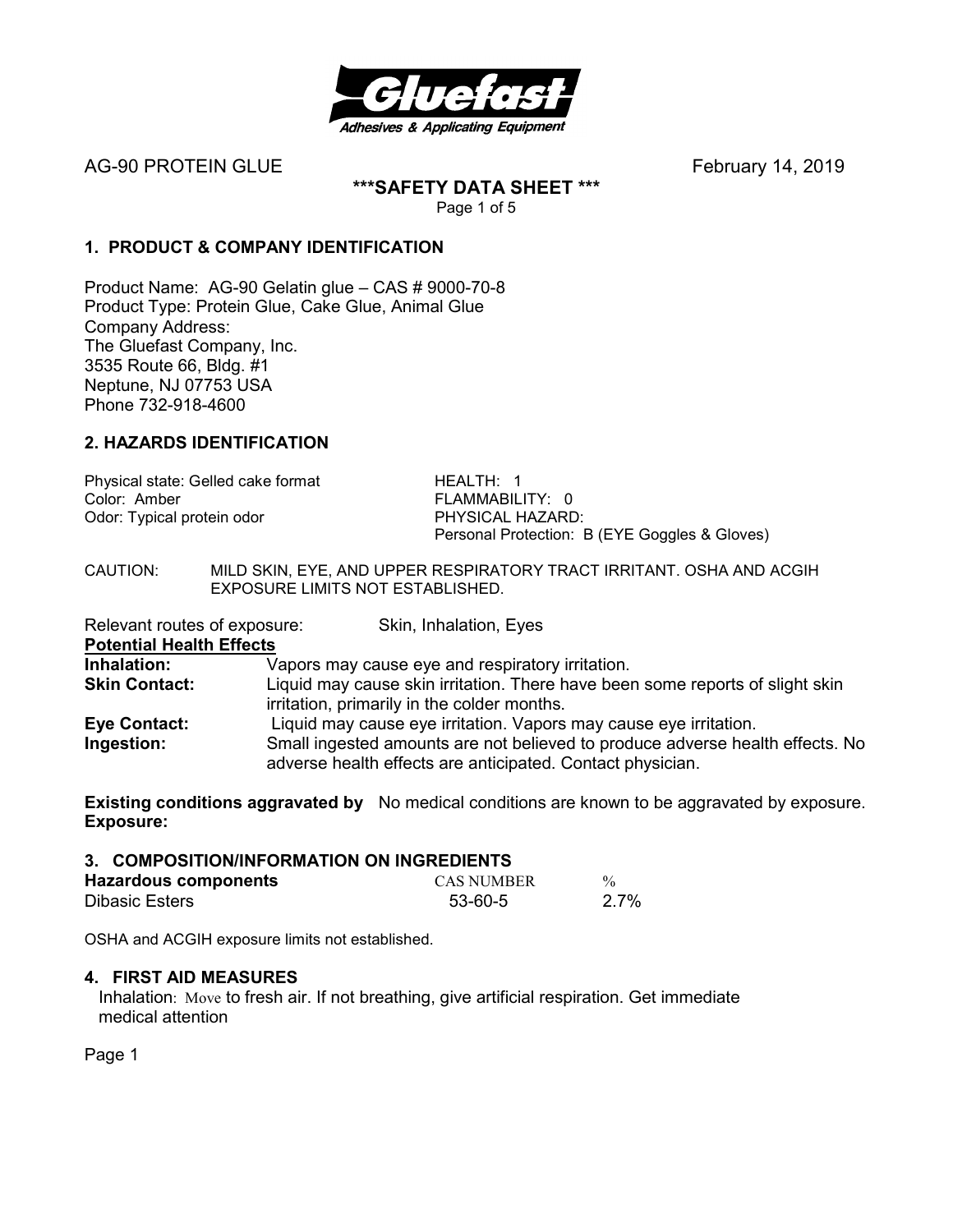

AG-90 PROTEIN GLUE<br>
February 14, 2019

# **\*\*\*SAFETY DATA SHEET \*\*\***

| <b>Skin contact:</b> | Wash skin with water and soap                                                                                     |
|----------------------|-------------------------------------------------------------------------------------------------------------------|
| Eye contact:         | If splashed in eye, flush with copious quantities of water and seek medical<br>advice.                            |
| Ingestion:           | Larger amounts (at least several ounces) should be removed from the stomach<br>by induced vomiting or aspiration. |

| <b>5. FIRE FIGHTING MEASURES</b><br><b>Flash point:</b><br>Auto ignition temperature:<br>Flammable/Explosive limits - lower:<br>Flammable/Explosive limits - upper:<br>Extinguishing media:<br><b>Special firefighting procedures:</b><br>Unusual fire or explosion hazards:<br><b>Hazardous combustion products:</b> |                                                                                                                                                                                                                                                                                                                                                                                                                                                                                                                                                                                  | Not applicable<br>Unknown<br>Not applicable<br>Not applicable<br>For dry film use water, CO2, or ABC dry chemical.<br>When dried film burns, water (H2O), carbon dioxide (CO2),<br>carbon monoxide (CO) and smoke are produced. Pyrolysis<br>products may include some hazardous materials.<br>No unusual fire of explosion hazards.<br>NONE HAZARDOUS - contains no known hazardous<br>ingredients as defined by the Federal Hazardous<br>Substances Act or by the Dept. of Transportation under<br>CFR Title 49. |  |
|-----------------------------------------------------------------------------------------------------------------------------------------------------------------------------------------------------------------------------------------------------------------------------------------------------------------------|----------------------------------------------------------------------------------------------------------------------------------------------------------------------------------------------------------------------------------------------------------------------------------------------------------------------------------------------------------------------------------------------------------------------------------------------------------------------------------------------------------------------------------------------------------------------------------|--------------------------------------------------------------------------------------------------------------------------------------------------------------------------------------------------------------------------------------------------------------------------------------------------------------------------------------------------------------------------------------------------------------------------------------------------------------------------------------------------------------------|--|
| 6. ACCIDENTAL RELEASE MEASURES<br><b>Environmental precautions</b>                                                                                                                                                                                                                                                    |                                                                                                                                                                                                                                                                                                                                                                                                                                                                                                                                                                                  | Disposal of water/adhesive in accordance with federal,<br>state and local regulations. Most states prohibit disposal of<br>liquids in landfills.                                                                                                                                                                                                                                                                                                                                                                   |  |
| Clean-up methods:                                                                                                                                                                                                                                                                                                     | Contain spill. Recover as much as possible for reuse. Absorb<br>remaining spill with an inert material. Place into closed container<br>and store in a safe location to await disposal. Wash the spill area<br>with soap and water. Do not flush liquid material into public sewer<br>or water system.<br>Spilled material is very slippery. Use care to avoid falls. Dried film<br>should be thoroughly cleaned. If spilled in an enclosed area,<br>ventilate. Change contaminated clothing and launder before<br>reuse. Wear proper personal protective clothing and equipment. |                                                                                                                                                                                                                                                                                                                                                                                                                                                                                                                    |  |
| 7. HANDLING AND STORAGE<br>Handling:<br>Storage:                                                                                                                                                                                                                                                                      |                                                                                                                                                                                                                                                                                                                                                                                                                                                                                                                                                                                  | Avoid contact with eyes, skin and clothing. Wash<br>thoroughly after handling. Gloves recommended. Wear<br>proper personal protecting clothing and equipment.<br>Store indoors; does not freeze. Product has good freeze-<br>thaw stability, however it should be stored above 50<br>degrees Fahrenheit. Shelf life is 12 months                                                                                                                                                                                   |  |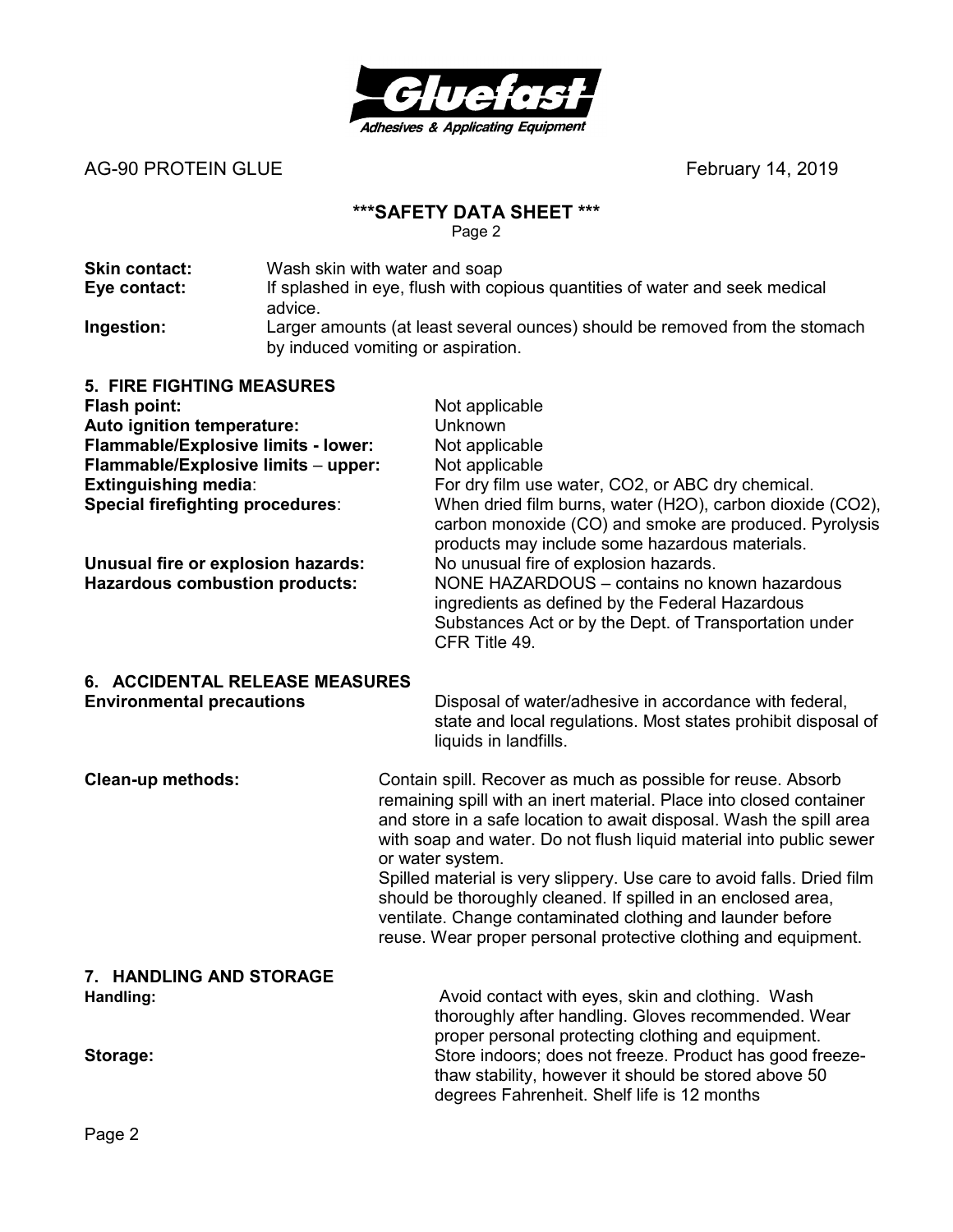

AG-90 PROTEIN GLUE<br>
February 14, 2019

# **\*\*\*SAFETY DATA SHEET \*\*\***

Page 3 of 5

## **8. EXPOSURE CONTROLS/PERSONAL PROTECTION**

**Employers should complete an assessment of all workplaces to determine the need for, and selection of, proper exposure controls and protective equipment for each task performed.** 

| Hazardous components | <b>ACGIH TLV</b> | <b>OSHA</b><br>DE<br>__ | <b>AIHA</b><br><b>WFFI</b> | <b>THER</b><br>ີ |
|----------------------|------------------|-------------------------|----------------------------|------------------|
| <b>NONE</b>          |                  |                         |                            |                  |

| <b>Engineering controls:</b>   | Effective exhaust ventilation should always be provided |
|--------------------------------|---------------------------------------------------------|
|                                | to draw mists, fumes and vapors away from workers to    |
|                                | prevent routing inhalation.                             |
| <b>Respiratory protection:</b> | None required except if product is being sprayed where  |
|                                | a NIOSH approved mask is recommended.                   |
| <b>Eyeface protection:</b>     | Safety goggles                                          |
| <b>Skin protection:</b>        | Gloves recommended.                                     |

#### **9. PHYSICAL AND CHEMICAL PROPERTIES**

| <b>Physical state:</b>                     | Typical gelled cake format |
|--------------------------------------------|----------------------------|
| Color:                                     | Amber                      |
| Odor:                                      | Typical protein odor       |
| <b>Odor threshold:</b>                     | N/A                        |
| Ph:                                        | N/A                        |
| <b>Vapor Pressure:</b>                     | N/A                        |
| <b>Boiling Point/range:</b>                | >212F                      |
| <b>Melting Point/range:</b>                | Water                      |
| Specific gravity:                          | 1.28-1.32                  |
| Vapor density:                             | N/A                        |
| <b>Flash Point:</b>                        | Not applicable             |
| <b>Flammable/Explosive limits - lower:</b> | Not applicable             |
| Flammable/Explosive limits - upper:        | Not applicable             |
| <b>Autoignition temperature:</b>           | Unknown                    |
| <b>Evaporation rate:</b>                   | Water                      |
| Solubility in water:                       | 100% Soluble               |
| Partition coefficient (n-octanol/water)    | Not applicable             |
| <b>VOC content:</b>                        | Water                      |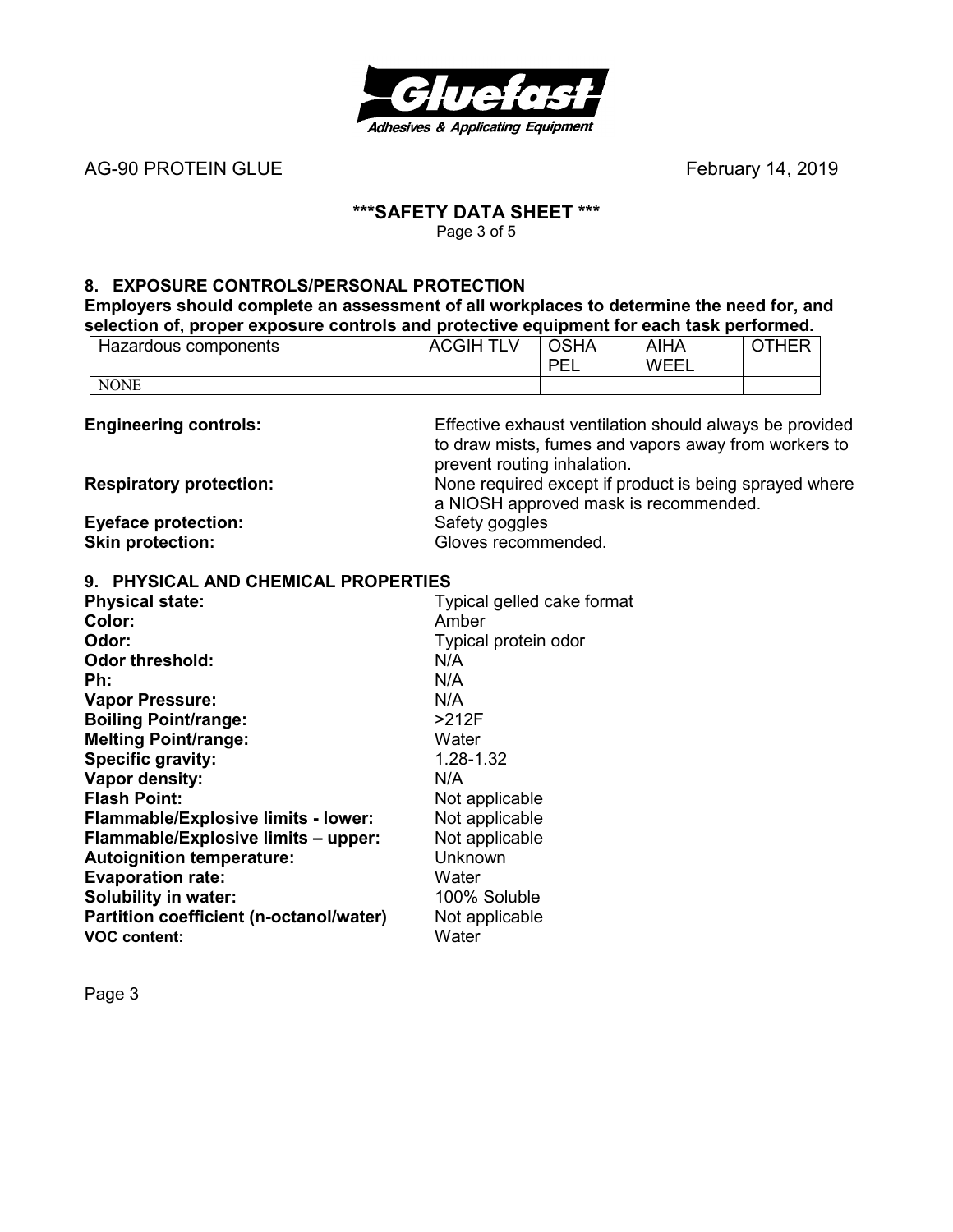

AG-90 PROTEIN GLUE **AG-90 PROTEIN** GLUE

# **\*\*\*SAFETY DATA SHEET \*\*\***

Page 4 of 5

### **10. STABILITY AND REACTIVITY**

| Stability                        | <b>Stable</b>                                              |
|----------------------------------|------------------------------------------------------------|
| Hazardous reactions:             | Will not occur.                                            |
| Hazardous decomposition products | Carbon monoxide, carbon dioxide & oxides of nitrogen.      |
| Incompatible materials:          |                                                            |
| Conditions to avoid:             | Materials that react with water & strong oxidizing agents. |
|                                  |                                                            |

### **11. TOXICOLOGICAL INFORMATION**

| <b>Hazardous components</b> |             | NTB Carcinogen   IARC Carcinogen | <b>OSHA Carcinogen</b><br>(Specifically Regulated) |
|-----------------------------|-------------|----------------------------------|----------------------------------------------------|
| <b>NONE</b>                 | <b>NONE</b> | <b>NONE</b>                      | <b>NONE</b>                                        |
|                             |             |                                  |                                                    |
| <b>Hazardous components</b> |             | <b>Health Effects/</b>           |                                                    |
|                             |             | <b>Target Organs</b>             |                                                    |
| <b>NONE</b>                 |             | <b>NONE</b>                      |                                                    |
|                             |             |                                  |                                                    |

### **12. ECOLOGICAL INFORMATION**

Ecological information: N/A

### **13. DISPOSAL CONSIDERATIONS**

**Information provided is for unused product only.**<br>Recommended method of disposal: Disposal of water/adhesive in accorda Disposal of water/adhesive in accordance with federal, state and local regulations. Most states prohibit disposal of liquids in landfills.

**Hazardous waste number:** N/A

# **14. TRANSPORT INFORMATION**

U.S. Department of Transportation Ground (49 CFR)

| 52-62lb boxes |
|---------------|
|               |

Product is not regulated, non hazardous and not restricted for transport by air or water.